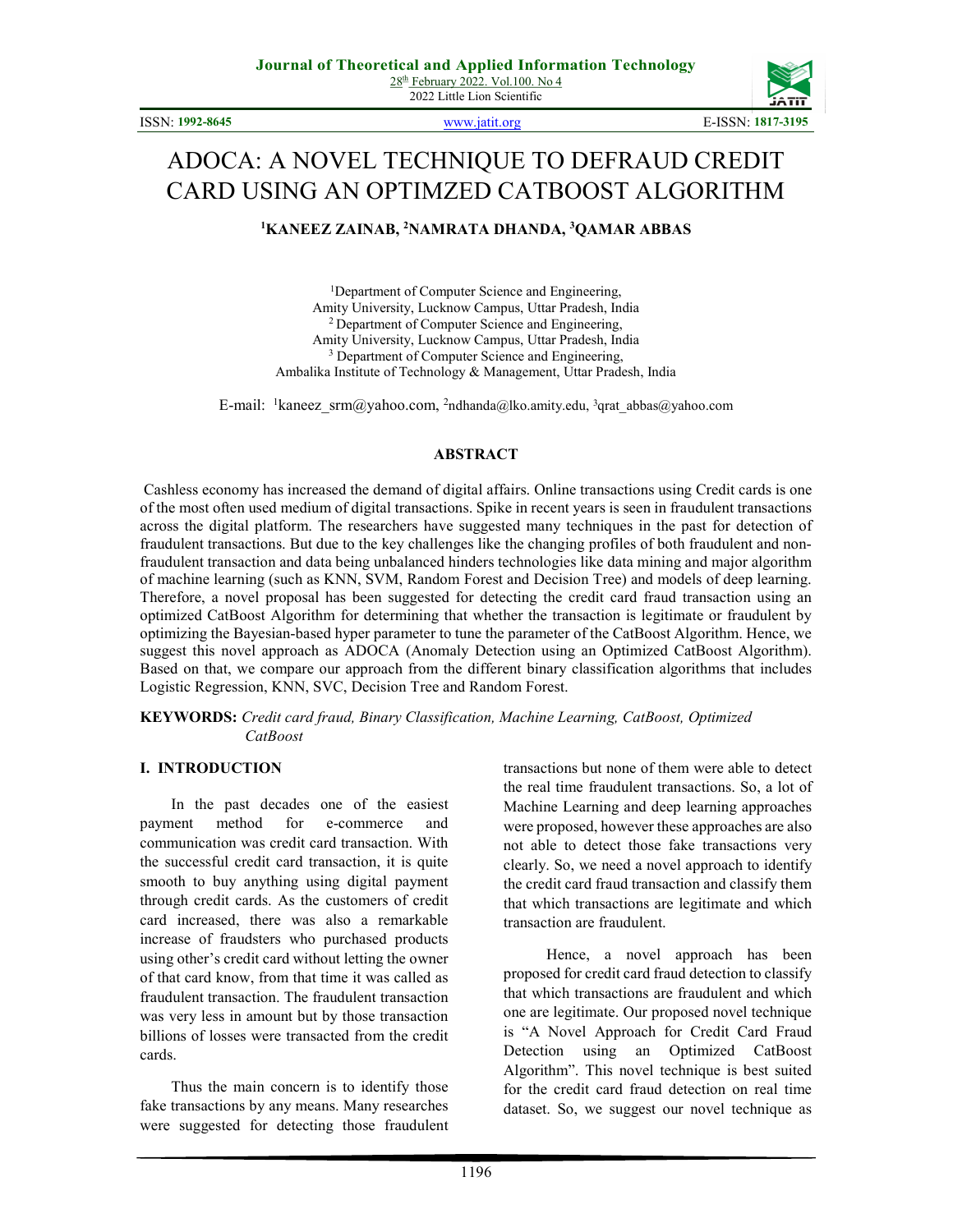1197

other approaches whereas the accuracy of the BNN (Bayesian Neural Network) was found to be 90.3%, while the accuracy of decision tree was 73.6%. The data that was used for training the models were collected from 76 different companies of credit card. The data included 38 illegitimate transactions which were evaluated by the firms.

 For the development of the model to classify unsupervised illegitimate transaction on credit card SOM (Self Organizing Map) was used. The advantage of using SOM is that it is independent of the historical data for training. It learns from it's improved transactions, thus SOM is a better model for prediction which does not depends on the pattern of the data that is trained. The newly developed and accepted field of machine learning is deep learning. Deep learning is used for modelling complex system by using concepts of neural network. Many researchers have used deep learning for classification of illegitimate credit card transaction.

 Jurgousky et al [19] used deep learning based LSTM (Long term memory) model for prediction of illegitimate credit card transaction.

 Fiore et al [21] proposed a generative adversarial network used synthetic making scheme instance for removing the skewness of the data.

 Carcello et al [33] proposed a model using the unattended outliers rating and the supervised classifier based feature selection process, the model showed a promising result for the classification of the illegitimate credit card fraud detection. In yet another paper Carcillo implemented SCARFF (scalable real time fraud finder) which includes Big Data Analytics techniques like (CASSANDRA Kafka and SPARK) along with machine learning techniques for classifying the illegitimate Credit Card transactions [34]

 Yuan [16] proposed a novel technique by mixing deep neural networks and spectral graph analysis, it also uses deep auto encoder for feature selection but the data was not processed for the class imbalance, hence the results would be better if the model was used after processing the class imbalance of data. The ensemble learners of

# ADOCA (Anomaly Detection using Optimized CatBoost Algorithm).

 To implement our new approach, there was a requirement of real-world transaction dataset. So, we downloaded the credit card fraud transaction from UCI [22]. In which, we have total of 284,807 credit card transaction without missing values, that consists of 492 datasets as fraudulent and the rest of are legitimate.

 In this novel technique first, we implement the dimensionality reduction algorithm that is PCA (Principal Component Analysis) on the dataset that has been downloaded from the UCI, following that we implement an Optimized CatBoost Algorithm. Here the enhancement is done by tuning the hyperparameter of the CatBoost Algorithm using Bayesian-based an intelligent method, after that applying K-Fold cross validation. We performed model evaluation of the implemented approach by calculating accuracy, precision, recall, f1 score and AUC score. After that we compared our proposed novel method from the existing method like Logistic Regression, K-NN, Decision Tree and Random Forest.

# 2. RELATED WORK

 Many studies and findings includes Machine Learning Techniques to classify the legitimate and illegitimate transactions. In recent years many financial institution used Machine Learning algorithms to identify phishing, website detection. Providing a reliable environment for their regular activities, the most commonly used field of Machine Learning were supervised and unsupervised learning. Majorly the supervised learning algorithms were used in many research and also unsupervised algorithms were used. The models were trained using historical data. The historical data are priory labelled as legitimate and illegitimate transactions after training the models. They were used to classify the legitimate and illegitimate transaction. The model results were analyzed by using various multidimensional result analysis techniques like precision, recall, accuracy, AUC and ROC Curves. Few of the algorithms used were logistic regression, KNN, SUM, Probabilistic Neural network and genetic programming. The model built via probabilistic neural network had better results as compared to

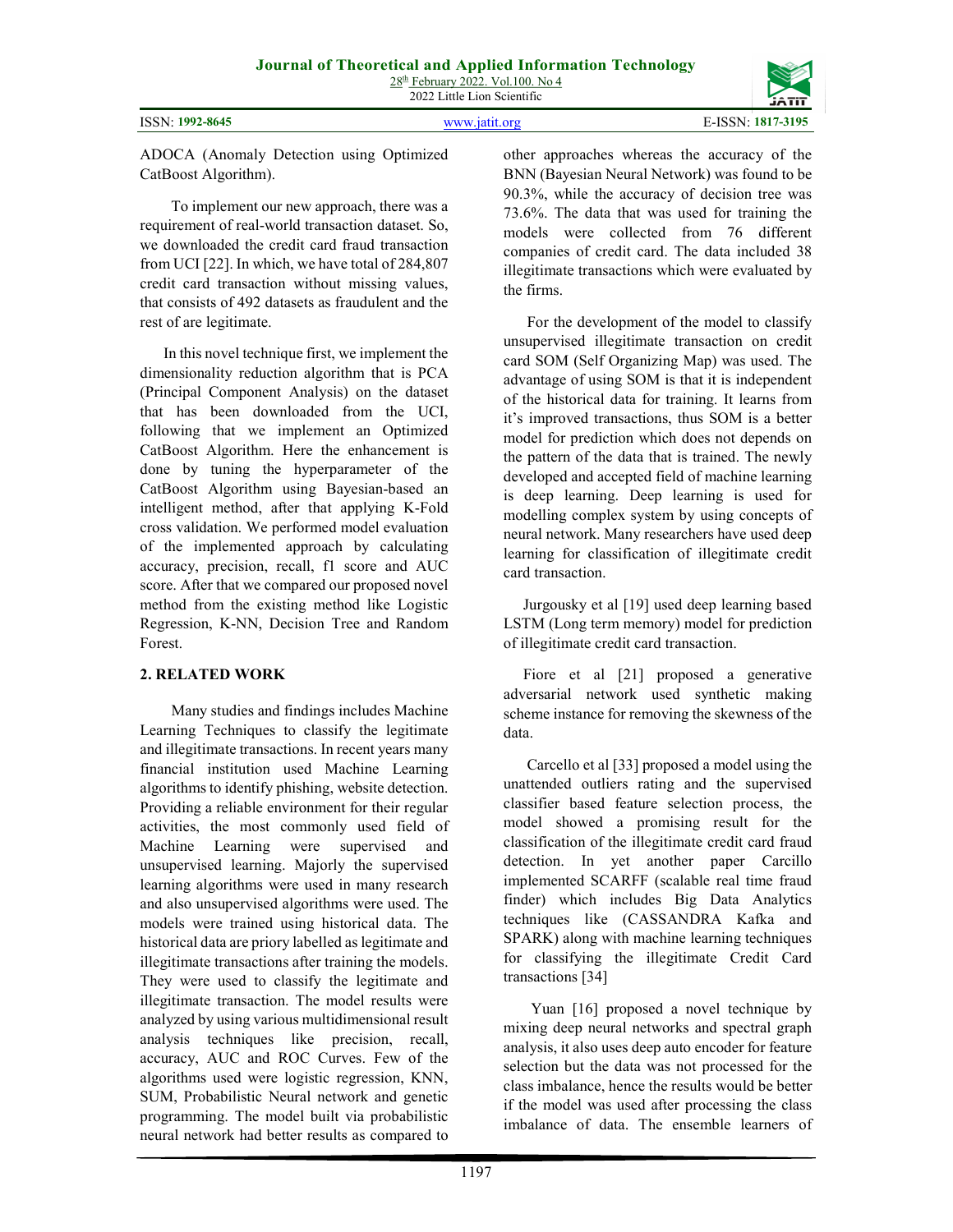# Journal of Theoretical and Applied Information Technology

 $28<sup>th</sup>$  February 2022. Vol.100. No 4 2022 Little Lion Scientific



supervised machine learning also known as lazy learners were used for the classification of illegitimate credit card transactions. The ensemble learners are classified into two fields of bagging and boosting algorithms like random forest and bagging classifier are part of the bagging techniques whereas the boosting has Ada boost, gradient boost, XG Boost, Vote boost. The bagging classifiers uses any of the classifiers along with the bagging technique, most often used classifier is decision tree. The Boosting algorithm is based on the concept of weak learners and decision stump (single node tree). Previously many papers used the ensemble learners based classifiers for the classification of illegitimate transactions. The optimization is an integral part of the machine learning. Many optimizers are available for deducing the optimal solution for the problem. One such optimizers are bio inspired Algorithms which is used for achieving regional solution to the optimization problems. Kamaruddin [47] combined auto Associative neural network with the particle Swarn optimizers to build a model for the classification of



Figure 1: ADOCA for credit card fraud detection

to maintain the privacy of the client. The important features like time of the transaction and transaction amount feature and not changed by using dimension reduction algorithm

programming is used for implementing and testing of the proposed novel technique on Jupiter notebook framework.

#### 3. PROPOSED METHODOLOGY

illegitimate credit card transactions

 The proposed novel approach ADOCA contains various stages of data pre-processing, training the model, and the multidimensional result analysis of the illegitimate credit card transactions. The Architecture diagram of the novel ADOCA approach is shown in the figure 1 and the various stages are discussed below.

 This proposed novel method is of Machine Learning technique which is performed on Intel i3 processor system of 8GB of ram. Python

#### 3.1 Dataset and Pre-processing

 A real time dataset is used for building the model and evaluation of the model. The credit card data set of users from Europe was collected in September 2013 which contains 2,84,807 transactions which includes both legitimate and illegitimate transactions. The dataset has 492 illegitimate transactions and 2,84,315 legitimate transactions. After applying the PCA algorithm only 31 important features are available in order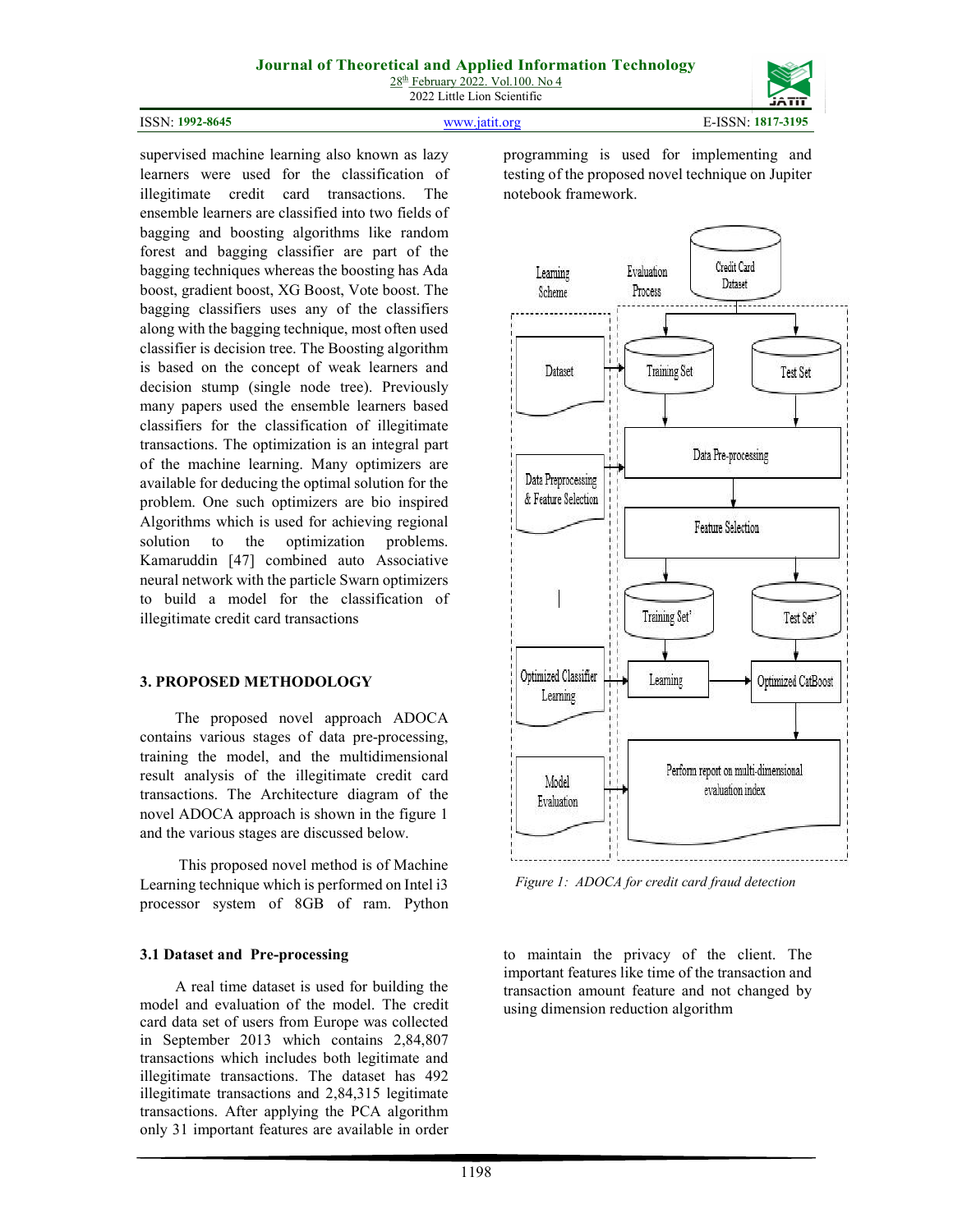2022 Little Lion Scientific

ISSN: 1992-8645 www.jatit.org E-ISSN: 1817-3195

Table I : Credit Card Dataset

| Data<br>Set            | total no.<br>of<br>transact<br>ions | total<br>no. of<br>legiti<br>mate<br>trans<br>actio<br>ns | total<br>of<br>no.<br>fraudul<br>ent<br>transac<br>tions | No.<br>of<br>featu<br>res | Ref.   |
|------------------------|-------------------------------------|-----------------------------------------------------------|----------------------------------------------------------|---------------------------|--------|
| Credit<br>card<br>data | 284,807                             | 284,3<br>15                                               | 492                                                      | 31                        | $[22]$ |

 Table I summarizes the data set which includes the details related to the transactions, like total number of legitimate and illegitimate transactions. The table clearly indicate that the data is tuned imbalanced. The data skewness leads to either over fitted or under fitted model. For removing the skewness of the data set we use the random over sampler. The random over sampler will balance the number of legitimate and illegitimate transactions for training the model. We use the k-fold validation to avoid the overfitting of the model to obtain the most suitable parameters for the model. We used the grid search CV model. Here the average of all the parameters are tested and measured over the dataset [38]

#### 3.2 Feature Selection

 The Catboost Algorithm is a combination of categorical and boosting. This includes gradient boosting algorithm on the decision tree. Catboost algorithm creates extra features by combining the obtainable categorical features that has a high dependency. It is not feasible to hold all the combinations hence it uses greedy method to find the best combination. It uses the categorical data used by the tree along with the available categorical features in data for the combinations.

# 3.3 The Optimized Catboost Classifier

The Catboost algorithm is employed to identify illegitimate purchase of transaction on the credit card. The Catboost algorithm is an optimized advanced decision tree learning algorithm. The Catboost algorithm uses gradient boosting algorithm on the decision tree. Catboost is the Matrixnet algorithm's successor, that is widely used within the organization to ranking task, forecast and make recommendations. It's basic

and can be extended across a variety of areas and variety of issues.

 The Catboost Algorithm uses Bayesian based approach for hyper tuning optimization for the parameters. The high performance Catboost Algorithm can manage massive volume of data easily. It was developed by Yandex researchers and engineers.

# Algorithm 1: Ordered Boosting

```
Input : \{ (x_k, y_k) \}^{n_{k=1}}, I;
\sigma \leftarrow random permutation of [1,n];
M_i \bigoplus for i = 1..n;
for t \leftarrow 1 to I do
     for i \leftarrow 1 to n do
          r_i \leftarrow y_i - M_{\sigma(i)-1(x_i)};
     for i \leftarrow 1 to n do
      ΔM 
       Learn Model((x_i, r_i)):
       σ (i) \leq i);M_i \leftarrow M_i + \Delta M;return M_n
```
## Algorithm 2 : Building a tree in Catboost

Input : M,  $\{(x_i, y_i)\}_{i=1}^n$ ,  $\alpha$ , L,  $\{\sigma_i\}_{i=1}^s$ , Mode  $grad \leftarrow$ CalcGradient (L,M,y);  $r \leftarrow$  random  $(1,s)$ ; If Mode= Plain then  $G \leftarrow (\text{grad}_{r}(i) \text{ for } i=1..n);$ If Mode = Ordered then  $G \leftarrow (\text{grad}_{r, \sigma(i)-1} (i) \text{ for } i=1..n)$ ;  $T \leftarrow$  empty tree; for each step of top down procedure do for each candidate split c do  $T_c \leftarrow$  add split c to T; If Mode  $=$  Plain then  $\Delta(i) \leftarrow \text{avg} (\text{grad}_r(p))$  for  $p : leaf<sub>r</sub>(p) = leaf<sub>r</sub>(i)$  for  $i = 1..n;$  If Mode = Ordered then  $\Delta(i) \leftarrow \text{avg} (\text{grad }_{r, \sigma r(i)-1} (p) \text{ for }$ p : leaf  $r(p) =$ leaf $r(i)$ ,  $\sigma$  $r(p) < \sigma$  $r(i)$ ) for  $i = 1 \dots n$ ;  $\text{loss}(T_c) \leftarrow \text{cos}(\Delta, G)$  $T \leftarrow \arg \min_{T_c} (\text{loss } (T_c))$ If Mode= Plain then  $M_{r'}(i) \leftarrow M_{r'}(i) - \alpha \text{ avg } (grad_{r'}(p) \text{ for }$ p : leaf  $r'$  (p) = leaf  $r'$ (i)) for  $r'$  = 1..s,  $i = 1..n$ ; If Mode = Ordered then  $M_{r',j}(i) \leftarrow M_{r',j}(i) - \alpha \text{ avg} (\text{grad }_{r',j(p)})$  for  $p : leaf_{r}(p) = leaf_{r}(i), \sigma_{r}(p) \leq i$  for r'  $=1...s$  $i=1..n$ ,  $j>=\sigma_{r}(i)-1;$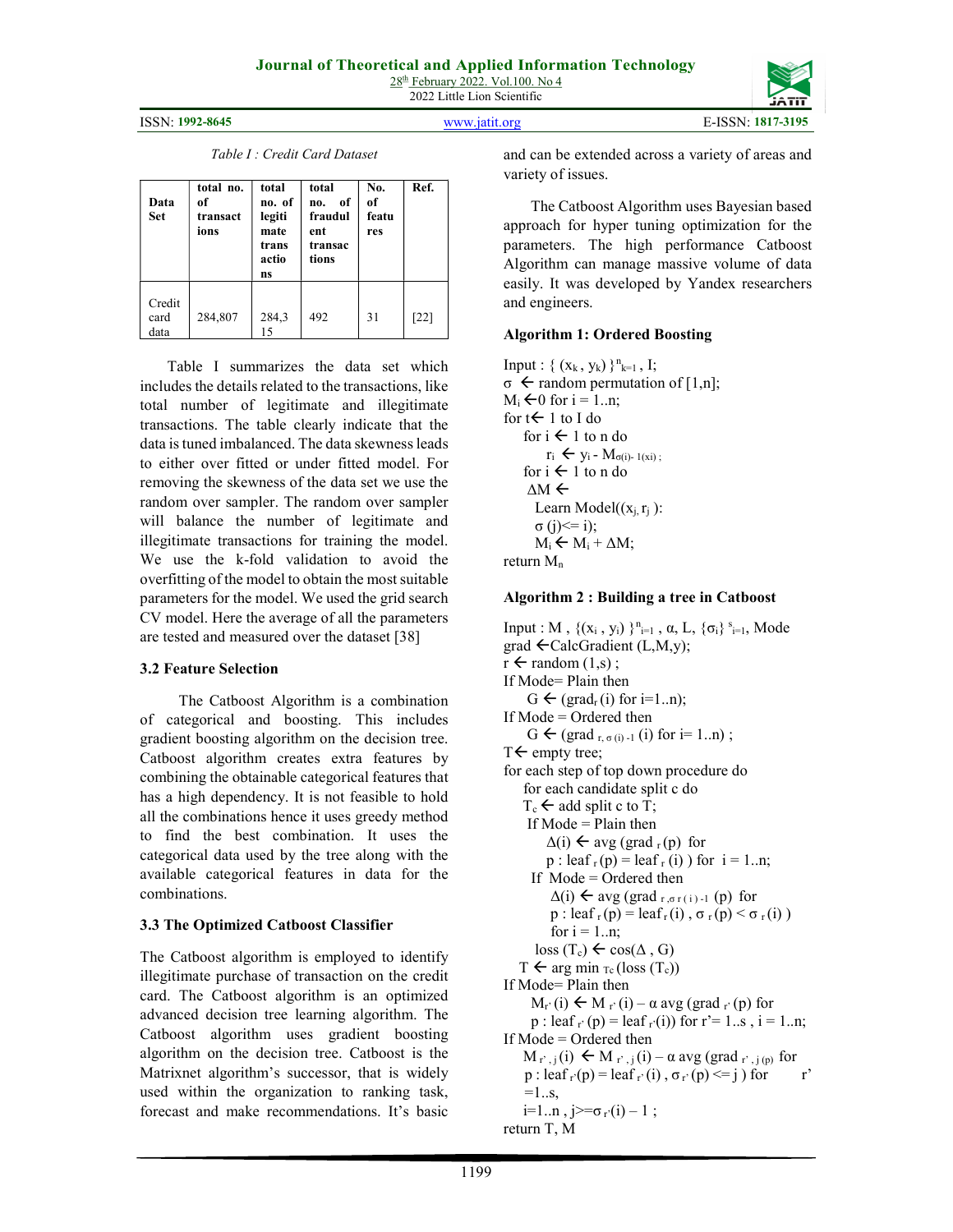ISSN: 1992-8645 www.jatit.org E-ISSN: 1817-3195

 In the Catboost algorithm [39] contains plain and ordered boosting methods. The Catboost Algorithm adds an independent random permutation as a feature in the training data. The  $\sigma_0$  to  $\sigma_s$  permutation is employed for evaluation of splits possible in the tree.  $\sigma_0$  is used to select the leaf value  $b_i$  of the trees obtained i.e. if the given permutation contains a short history then a high variance can be observed between target statistics (TS) and the predictions made and used by the ordered boosting. If we use only one permutation then there are chances of increase in the variance, hence we increase the count of permutation in order to check that the variance is not abruptly increased.

 The Catboost algorithm make use of decision tree as base predictors. The decision tree makes use of a single split benchmark for the complete tree that would give a balanced tree which will be less prone towards overfitting and potentially boost the execution time of prediction. The pseudo code of the algorithm is mentioned in the second figure. The supporting model  $M_{ij}$  is retained in the ordered boosting boosting mode throughout the process of learning. The  $M_{ii}$ represents the prediction for the i<sup>th</sup> input based on the 1<sup>st</sup> J<sup>th</sup> sample of the permutation  $\sigma_i$  for building a tree Ti we will randomly select a random permutation from  $\{\sigma_i \dots \sigma_n\}$  in each iteration. The permutation greatly affect the tree learning process and also it affect the Target Statistics.

The gradients grad  $r_{i,j}(i)$  are computed based on the supporting model  $(M_{r,i})$ . While constructing the tree we consider the approximation of the gradient G, using the cosine similarity cos (. ,.) , for calculating the gradient for current sample we use the previous sample permutation. For calculating the split value of the leaf node, we take the average of gradients of the earlier example which are prior to the current leaf nodes. The Target Statistics is highly impacted by the permutation of the feature set and the leaf node is also impacted highly because of the permutation. All the supporting models are boosted by the tree built by using the permutation. It is observed that a single common tree is used for all the models. But only the structure is same and contains different leaf nodes for individual supporting models based on the input feature set. The pseudo code 2 corresponds the same.

 If the feature set includes any categorical values then it uses the concept of supporting models. If there are no categorical value it will use the simple gradient boost decision tree.

 The Catboost algorithm is a parametrized machine learning model. It contains many parameters like depth of the tree, the co-efficient, the cos function, the learning rate of the gradient technique, bagging temperature for the Bayesian bootstrap, border count which is directly related to the training time, scale\_POS\_weight. All the parameter values can be optimized, by tuning the hyper parameter making use of the grid search CV model. Many of these parameters can lead to over fitted or under fitted model if not optimized.

# 3.4 Model Evaluation Using Performance **Metrics**

 The dataset that is obtainable for training the model is unbalanced hence the result analysis cannot be done by dividing the dataset in 80:20 ratio in which 80 percent of data is to be used for training purpose and rest 20 percent for testing. Traditionally the rest of 20 percent is predicted by the model and the result is analysed with the actual outcome. There are greater chances that the testing data would be biased towards any outcome. Hence you will have a statistical approach i.e. K-Fold Cross Validation. We have used K- Fold of 5 for the result analysis. The kfold of 5 will form five sub dataset out of the original data sets where each subset contains 20 percent of original dataset. By doing so we have equal chance of randomly selecting dataset with legitimate and illegitimate as an outcome.

 Four of the sub datasets are employed for training the model and rest of the dataset is predicted based on that, accuracy is being calculated. The process is repeated for five times and the accuracy obtained in five times is the final accuracy of the model.

 Further many tests are conducted during the K-Fold cross validation which includes the confusion matrix which contains the number of correctly predicted legitimate and illegitimate transaction and also the number of incorrectly predicted legitimate and illegitimate transaction based on the attributes of the confusion matrix, further the precision of model, recall of the model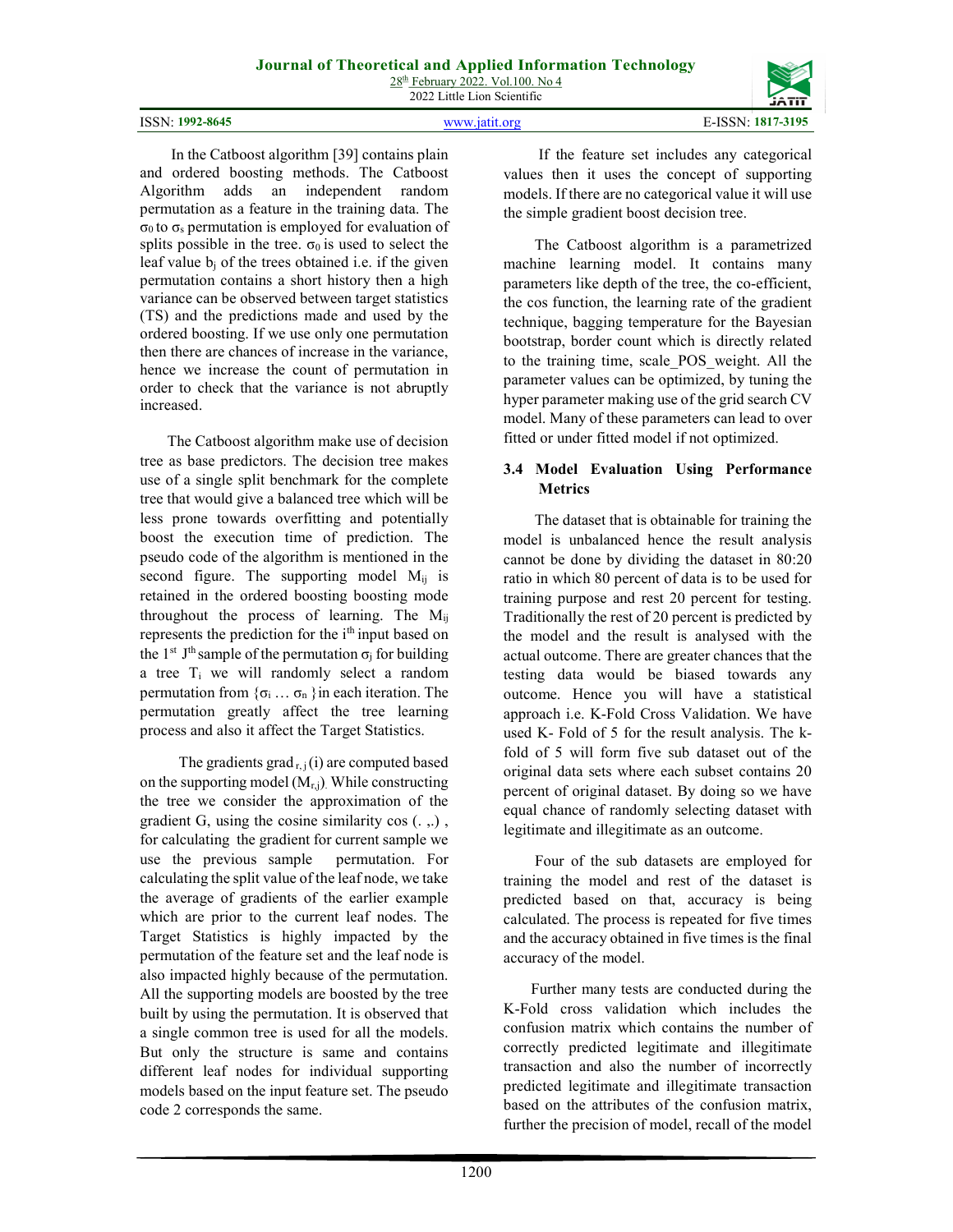ISSN: 1992-8645 www.jatit.org E-ISSN: 1817-3195



accuracy of the model, AUC and F1 scores are calculated as.

 The Confusion Matrix uses the following terms for measuring credit card fraud detection performance:

TP(i.e. True Positive) applies to the no of fatalities Credit card Transactions are classified appropriately.

FP(i.e. False Positive) represents the number of fraudulent purchases in credit card fraud classified as fraud.

FN(i.e. False Negative) signifies fake credit card numbers transactions which are marked as natural.

TN(i.e. True Negative) corresponds to the amount of daily, correctly categorized credit card purchases.

The measures, which are used for evaluating the performance are as follows:

Accuracy= (TP+TN) / (TP+TN+FP+FN)

Precision= TP/ (TP+FP)

Recall=  $TP/(TP + FN)$ 

 $F1 - Score = 2*(Precision * Recall) / (Precision)$  $+$  Recall  $)$ 

 Precision and recall are the measure of performance of the model for every class of the outcome. Accuracy results in general performance of the dataset. If the dataset is skewed then there are possibilities that the accuracy might be high for an outcome and low for another. Precision measures the correctly predicted outcomes a high precision indicates the model is fitted perfectly for both the biased as well as unbiased dataset. The recall indicates the error rate of the model for all the possible outcome. A high recall means the model is under fitted it could be due to improper processing of the data set or due to skewed dataset. Generally the values of precision and recall are plotted for a visual representation and better understanding of the effectiveness of the model. Also the AUC score of the model can be calculated if the score is near to 1 that means the model is perfectly fitted for the dataset.

### 4. EXPERIMENTAL RESULTS

 The result analysis of the discussed model for prediction of illegitimate transaction is done by using a 5-fold cross validation is used on the dataset. Using the Bayesian-based hyper parameter optimisation method, the suggested methodology is equipped with tailored parameters. The concept of k-fold cross validation is adopted as a strategy to plan and verify the testing and evaluation of the dataset. The experimental data were uniformly divided into k subsets for k-fold cross testing. One subset is used as the control sample of every trial, and the remainder of the k-1 subsets are used as training sets. On a limit of k experiments, each subset being utilized as a study range for one sub-set for a time. The model's performance is measured as its average findings obtained from studies with k.

 The accuracy of classification is usually used to check whether the machine learning model used for prediction of illegitimate transaction is perfectly fitted or under/over fitted model. Because of Class, Credit card transaction unbalance data collection, consistency the success evaluation as discussed in the introduction is inadequate by itself. For evaluation and comparison of our comprehensive approach, we executed the following tests.

- (i) Evaluate the results against a set of indicators including accuracy, precision, recall, F1-score and AUC to thoroughly evaluate ADOCA algorithm classification performance;
- (ii) Using the freely accessible accuracy tests as the validation criterion to check that the ADOCA algorithm is superior, relative to other comparison algorithms.

 According to the confusion matrix shown in Table II, evaluation indicators for instance accuracy, precision, recall, F1-score and AUC are set.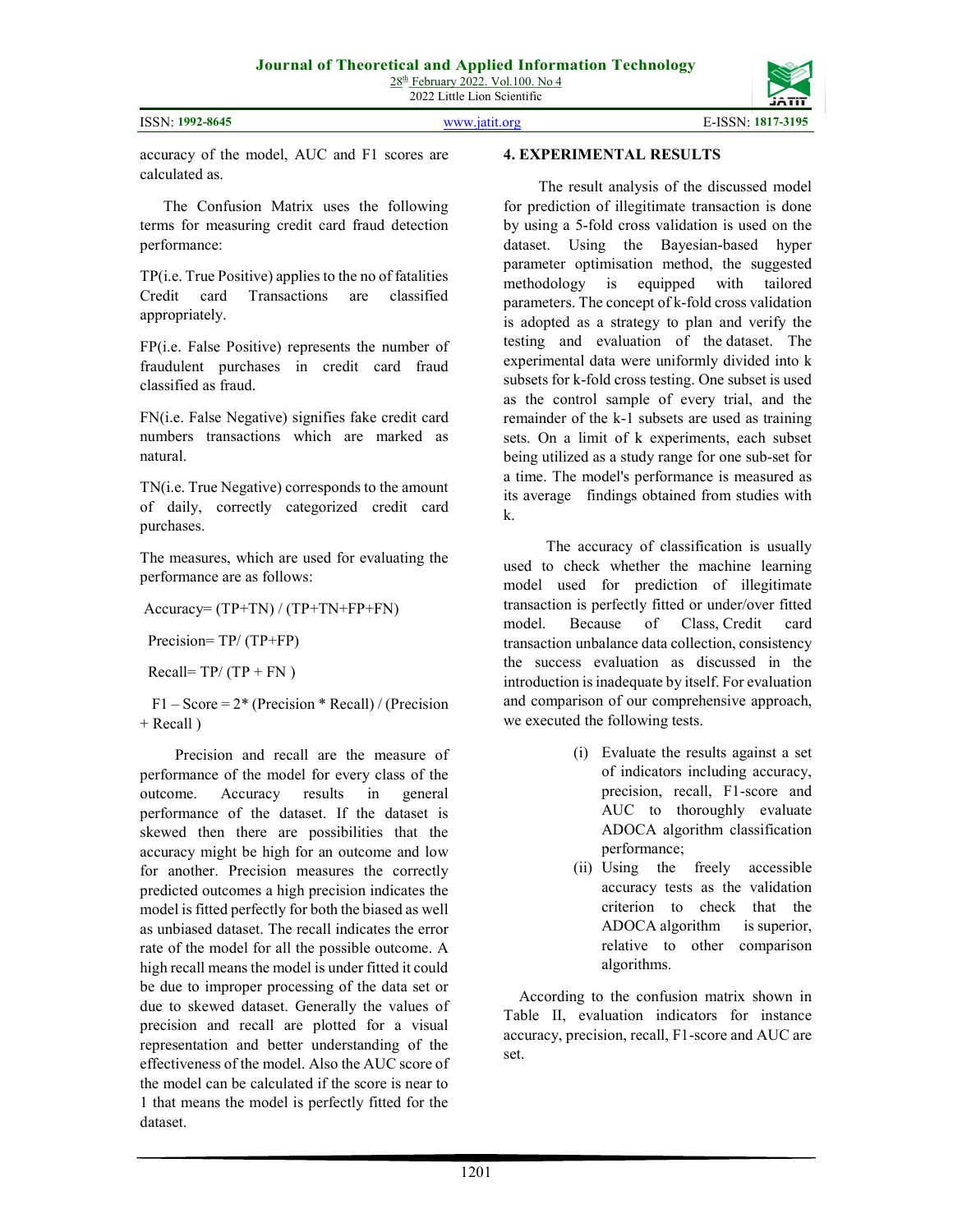# Journal of Theoretical and Applied Information Technology

28<sup>th</sup> February 2022. Vol.100. No 4 2022 Little Lion Scientific

Propo sed ADO CA

0.999 6

0.945 2

ISSN: 1992-8645 www.jatit.org E-ISSN: 1817-3195



1202

Table III. Performance comparison of the proposed approach with other methods utilizing the accuracy

| Algor      | Accu  | Preci | Rec | F1S   | AU          |
|------------|-------|-------|-----|-------|-------------|
| ithm       | racy  | sion  | all | core  | $\mathbf C$ |
| <b>LR</b>  | 0.968 | 0.001 | 0.0 | 0.003 | 0.7         |
|            | 2     | 5     | 101 | 0     | 020         |
| <b>KNN</b> | 0.969 | 0.112 | 0.1 | 0.128 | 0.5         |
|            | 0     | 2     | 498 |       | 930         |
| <b>SVM</b> | 0.970 | 0.002 | 0.0 | 0.001 | 0.4         |
|            | 6     | 0     | 106 | 4     | 780         |
| DT         | 0.955 | 0.458 | 0.0 | 0.137 | 0.6         |
|            | 0     | 3     | 799 | 5     | 630         |
| RF         | 0.978 | 0.252 | 0.6 | 0.364 | 0.8         |
|            |       |       | 547 | 2     | 690         |

0.7 931 0.862 4

0.9 801

Table II: Comparison between ADOCA and other

algorithms with comprehensive indicators

 The above Table II provides a brief insight of the performance of various models compared to the ADOCA model. The standard models like LR, KNN, SVM, DT, and RF were trained employing the same dataset and there result is shown in the table. The same data set is employed to train the ADOCA model, the data set was treated for the class imbalance utilizing the over sampler so that the class with less number of data would not make our model under fitted or over fitted.

 The experimental results from the following aspects are analysed in Table II. First of all, the influence of the 5-fold cross verification approaches on the effect is not conclusive for the CatBoost introduced in this paper and the suggested ADOCA algorithm, but the ADOCA is more influenced than the CatBoost Algorithm which indicates a more reliable performance by the ADOCA algorithm. In addition, by comparing the effect of machine learning algorithms like LR, KNN, SVM, DT, RF and ADOCA algorithms and the improvement provided by ADOCA using oversampling plays a significant role in this. Finally, when contrasting the performance of the ADOCA algorithm with the algorithms in Comparison, It can be observed that the maximum precision is obtained by the ADOCA algorithm.

 In the Table III we have listed the various techniques and models used by different authors for prediction of illegitimate credit card transactions and their respective accuracy. We can clearly see that our proposed model has the highest accuracy of 99.96% whereas the model built by using the Concept Drifts Adaption [31] had the least accuracy of 80%. It can be observed the that the proposed method has the maximum accuracy thus it outperforms other models.

#### 5. CONCLUSION

 An abrupt spike is witnessed in digital transaction in the recent years because of the ease and the hassle free transactions and the governments are also boosting the cashless economy. A gradual rise is seen in illegitimate transactions. Now a days the machine learning models are used in each and every field owing to its ability to provide a better performance according to the change of dataset. Previously many authors have tried various technique to handle such illegitimate transactions. There were many key challenges like the dataset generally available is skewed and pre-processing of the dataset was not done in an efficient way. Our key goal in the work is to build a model that can predict accurately the illegitimate transactions.

 We have proposed a new technique that make use of Optimised CatBoost algorithm for predicting the illegitimate transactions. Several studies were performed utilizing real-world data sets. The dataset is processed for the lost values and the skewness by using scalars, handling the missing values and over samplers. Further we have selected best features by using the feature selection. The model was hyper tuned by using the random search CV. Then to measure the

metric

80%

Approach Accuracy

Local Outlier Factor [4]  $97%$ Isolation Forest [29] 95% Random Forest [45] 95.5% ANN [46] 92.86% Proposed Approach 99.96 %

Concept Drifts Adaption

[31]

| ---         |
|-------------|
| <b>JAII</b> |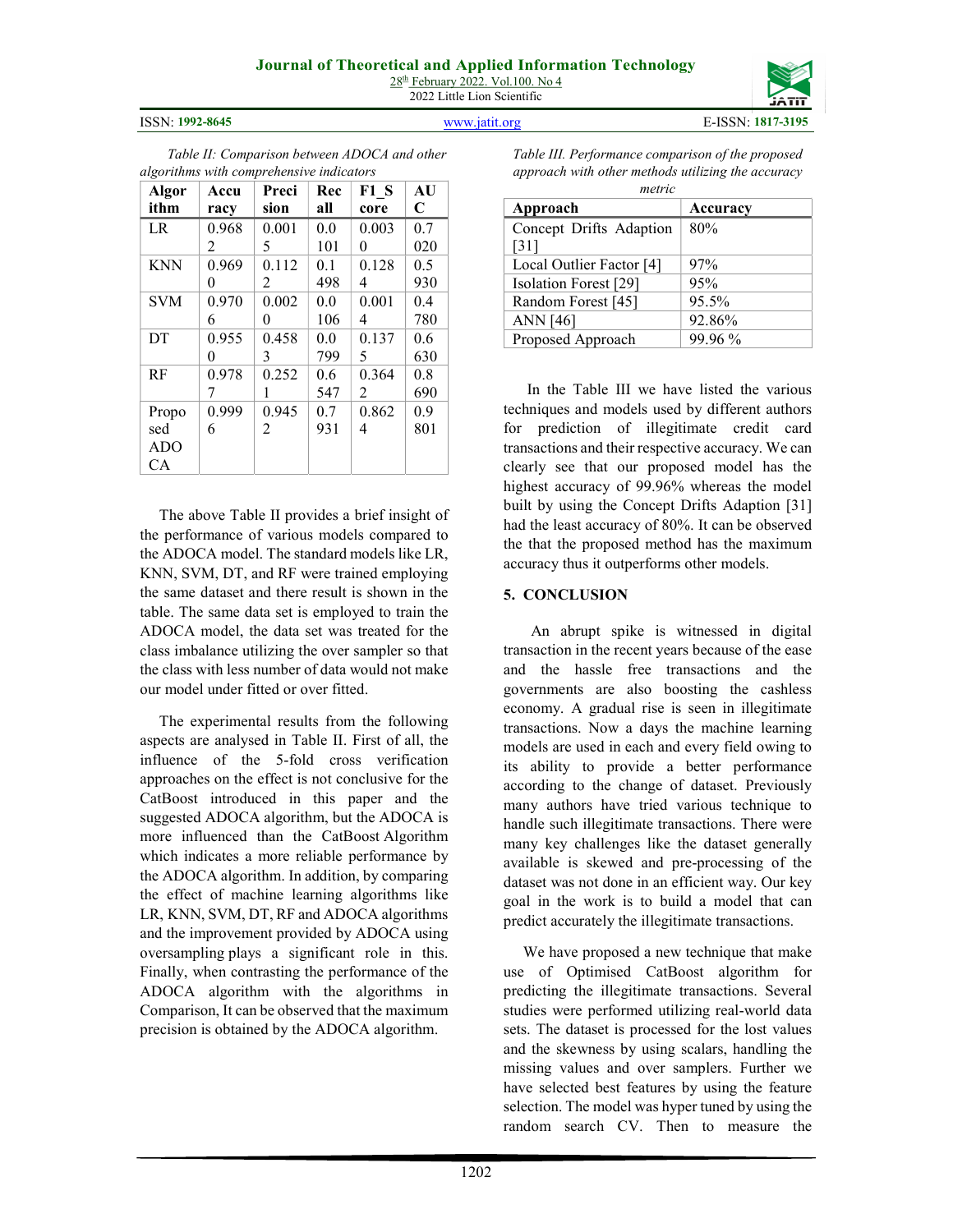|  | <b>ISSN: 1992-8645</b> |
|--|------------------------|
|--|------------------------|

www.jatit.org E-ISSN: 1817-3195

performance of the model it was compared with various standard models like Logistic Regression, SVM, KNN, Decision Trees, and Random Forest Classifiers. The performance was measured by using a multidimensional result analysis. The result clearly shows a greater improvement in the accuracy of the model, for a better result analysis cross validation is also used. The proposed technique is better compared to previous approaches used by various authors in the past.

 In view of security issues related to confidentiality and sensitiveness of the data we don't have different datasets available for the research process. Further due to frequent changes in the methods used by the intruders for performing the illegitimate transactions we need updated dataset so that we can learn that whether the model is easily adopting to the pattern changes of the data or not.

# **REFERENCES**

- [1] X. Zhang, Y. Han, W. Xu, and Q. Wang, ``HOBA: A novel feature engineering methodology for credit card fraud detection with a deep learning architecture,'' Inf. Sci., May 2019. Accessed: Jan. 8, 2019.
- [2] N. Carneiro, G. Figueira, and M. Costa, "A data mining based system for credit-card fraud detection in e-tail,"Decis. Support Syst., vol. 95, pp. 91 101, Mar. 2017.
- [3] B. Lebichot, Y.-A. Le Borgne, L. He-Guelton, F. Oblé, and G. Bontempi, "Deep-learning domain adaptation techniques for credit cards fraud detection," in Proc. INNS Big Data Deep Learn. Conference, Genoa, Italy, 2019, pp. 78\_88.
- [4] H. John and S. Naaz, "Credit card fraud detection using local outlier factor and isolation forest," Int. J. Comput. Sci. Eng., vol. 7, no. 4, pp. 1060 1064, Sep. 2019.
- [5] C. Phua, R. Gayler, V. Lee, and K. Smith-Miles, "On the communal analysis suspicion scoring for identity crime in streaming credit applications," Eur. J. Oper. Res., vol. 195, no. 2, pp. 595\_612, Jun. 2009.
- [6] R. Bolton and D. Hand, ``Statistical fraud detection: A review," Stat. Sci., vol. 17, no. 3, pp. 235\_249, Aug. 2002.
- [7] P. A. Dal, G. Boracchi, O. Caelen, C. Alippi, and G. Bontempi, "Credit card fraud detection: A realistic modeling and a novel learning strategy," IEEE Trans. Neural

Netw. Learn. Syst., vol. 29, no. 8, pp. 3784\_3797,

Sep. 2017.

- [8] S. Bhattacharyya, S. Jha, K. Tharakunnel, and J. C. Westland, "Data mining for credit card fraud: A comparative study," Decis. Support Syst., vol. 50, no. 3, pp. 602 613, Feb. 2011.
- [9] N. Sethi and A. Gera, "A revived survey of various credit card fraud detection techniques," Int. J. Comput. Sci. Mobile Comput., vol. 3, no. 4, pp. 780\_791, Apr. 2014.
- [10] A. O. Adewumi and A. A. Akinyelu, "A survey of machine-learning and natureinspired based credit card fraud detection techniques," Int. J. Syst. Assurance Eng. Manage., vol. 8, no. S2, pp. 937\_953, Nov. 2017.
- [11] J. O. Awoyemi, A. O. Adetunmbi, and S. A. Oluwadare, "Credit card fraud detection using machine learning techniques: A comparative analysis," in Proc. ICCNI, Lagos, Nigeria, Oct. 2017, pp. 1\_9.
- [12] M. Carminati, R. Caron, F. Maggi, I. Epifani, and S. Zanero, "BankSealer: A decision support system for online banking fraud analysis and investigation," Comput. Secur., vol. 53, no. 1, pp. 175\_86, Sep. 2015.
- [13] P. Ravisankar, V. Ravi, G. R. Rao, and I. Bose, "Detection of \_nancial statement fraud and feature selection using data mining techniques," Decis. Support Syst., vol. 50, no. 2, pp. 491\_500, Jan. 2011.
- [14] E. Kirkos, C. Spathis, and Y. Manolopoulos, "Data mining techniques for the detection of fraudulent \_nancial statements," Expert Syst. Appl., vol. 32, no. 4, pp. 995 1003, May 2007.
- [15] D. Olszewski, "Fraud detection using selforganizing map visualizing the user pro\_les," Knowl.-Based Syst., vol. 70, pp. 324\_334, Nov. 2014.
- [16] J. T. Quah and M. Sriganesh, "Real-time credit card fraud detection using computational intelligence," Expert Syst. Appl., vol. 35, no. 4, pp. 1721 1732, Nov. 2008.
- [17] V. Zaslavsky and A. Strizhak, "Credit card fraud detection using self organizing maps," Inf. Secur., vol. 18, p. 48, Jan. 2006.
- [18] L.Wang, T. Liu, G.Wang, K. L. Chan, and Q. Yang, "Video tracking using learned hierarchical features," IEEE Trans. Image Process., vol. 24, no. 4, pp. 1424\_1435, Apr. 2015.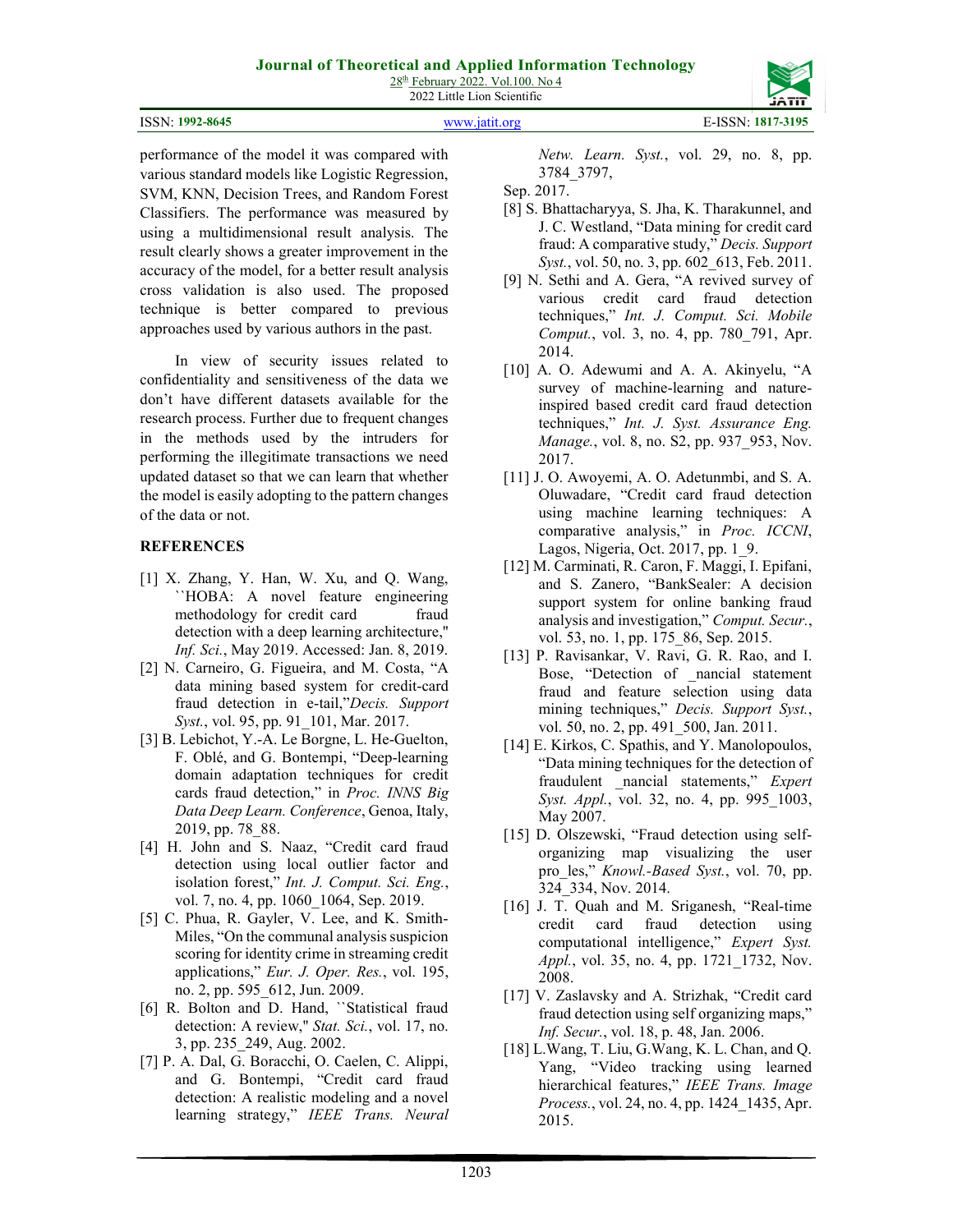ISSN: 1992-8645 www.jatit.org E-ISSN: 1817-3195

- [19] J. Jurgovsky, M. Granitzer, K. Ziegler, S. Calabretto, P.-E. Portier, L. He-Guelton, and O. Caelen, "Sequence classi\_cation for creditcard fraud detection," Expert Syst. Appl., vol. 100, pp. 234\_245, Jun. 2018.
- [20] M. Kraus and S. Feuerriegel, "Decision support from nancial disclosures with deep neural networks and transfer learning," Decis. Support Syst., vol. 104, pp. 38 48, Dec. 2017.
- [21] U. Fiore, A. D. Santis, F. Perla, P. Zanetti, and F. Palmieri, "Using generative adversarial networks for improving classi\_cation effectiveness in credit card fraud detection," *Inf. Sci.*, vol. 479, pp. 448\_455, Apr. 2019.
- [22] Credit Card Fraud Dataset. Accessed: Sep. 4, 2019. [Online]. Available: https://www.kaggle.com/mlgulb/creditcardfraud/data
- [23] N. Japkowicz and S. Stephen, "The class" imbalance problem: A systematic study," Intell. Data Anal., vol. 6, no. 5, pp. 429\_449, 2002.
- [24] A. C. Bahnsen, D. Aouada, A. Stojanovic, and B. Ottersten, "Feature engineering strategies for credit card fraud detection," Expert Syst. Appl., vol. 51, pp. 134\_142, Jun. 2016.
- [25] R. D. Kumar, "Statistically identifying tumor suppressors and oncogenes from pan-cancer genome sequencing data," Bioinformatics, vol. 31, no. 22, pp. 3561\_3568, 2015.
- [26] I. Mekterovi¢, L. Brki¢, and M. Baranovi, "A systematic review of data mining approaches to credit card fraud detection," WSEAS Trans. Bus. Econ., vol. 15, p. 437, Jan. 2018.
- [27] M. A. Al-Shabi, "Credit card fraud detection using auto encoder model in unbalanced datasets," J. Adv. Math. Comput. Sci., vol. 33, no. 5, pp. 1\_16, 2019.
- [28] J. Davis and M. Goadrich, "The relationship between precision-recall and ROC curves," in Proc. 23rd Int. Conf. Mach. Learn., Philadelphia, PA, USA, 2006, pp. 233\_240.
- [29] A. D. Pozzolo, O. Caelen, Y.-A. Le Borgne, S. Waterschoot, and G. Bontempi, "Learned lessons in credit card fraud detection from a practitioner perspective," Expert Syst. Appl., vol. 41, no. 10, pp. 4915\_4928,
- Aug. 2014.
- [30] H. A. El Bour, Y. Oubrahim, M. Y. Ghoumari, and M. Azzouazi, "Using isolation forest in anomaly detection: The

case of credit card transactions," Periodicals Eng. Natural Sci., vol. 6, no. 2, pp. 394\_400, 2018.

- [31] A. Jog and A. A. Chandavale, "Implementation of credit card fraud detection system with concept drifts adaptation," in Proc. ICICC, Singapore, 2018, pp. 467\_477.
- [32] K. Randhawa, C. K. Loo, M. Seera, C. P. Lim, and A. K. Nandi, "Credit card fraud detection using AdaBoost and majority voting," IEEE Access, vol. 6, pp. 14277\_14284, 2018.
- [33] F. Carcillo, Y.-A. Le Borgne, O. Caelen, Y. Kessaci, F. Oblé, and G. Bontempi, "Combining unsupervised and supervised learning in credit card fraud detection," Inf. Sci., to be published.
- [34] F. Carcillo, A. D. Pozzolo, Y.-A. Le Borgne, O. Caelen, Y. Mazzer, and G. Bontempi, "SCARFF: A scalable framework for streaming credit card fraud detection with spark," *Inf. Fusion*, vol. 41, pp. 182 194, May 2018.
- [35] R. Saia and S. Carta, "A frequency-domainbased pattern mining for credit card fraud detection," in Proc. 2nd Int. Conf. Internet Things, Big Data Secur., 2017, pp. 386\_391.
- [36] S. Yuan, X. Wu, J. Li, and A. Lu, "Spectrumbased deep neural networks for fraud detection," in Proc. ACM Conf. Inf. Knowl. Manage. (CIKM), 2017, pp. 2419 2422.
- [37] R. Saia, "A discrete wavelet transform approach to fraud detection," in Proc. Int. Conf. Netw. Syst. Secur. Cham, Switzerland: Springer, 2017, pp. 464\_474.
- [38] J.West and M. Bhattacharya, "Intelligent \_nancial fraud detection:Acomprehensive review," Comput.Secur ., vol. 57, pp. 47\_66, Mar. 2016.
- [39] UCSD: University of California, San Diego Data Mining Contest 2009. Accessed: Jan. 14, 2019. [Online]. Available: https://www.cs.purdue. edu/commugrate/data/credit\_card/

[40] S. Russel and P. Norvig, Arti cial

- Intelligence: A Modern Approach, 3rd ed. London, U.K.: Pearson, 2016.
- [41] G. Ke, Q. Meng, T. Finley, T. Wang, W. Chen,W. Ma, Q. Ye, and T.-Y. Liu, "LightGBM: A highly ef cient gradient boosting decision tree," in Proc. Adv. Neural Inf. Process. Syst., 2017, pp. 3146\_3154.